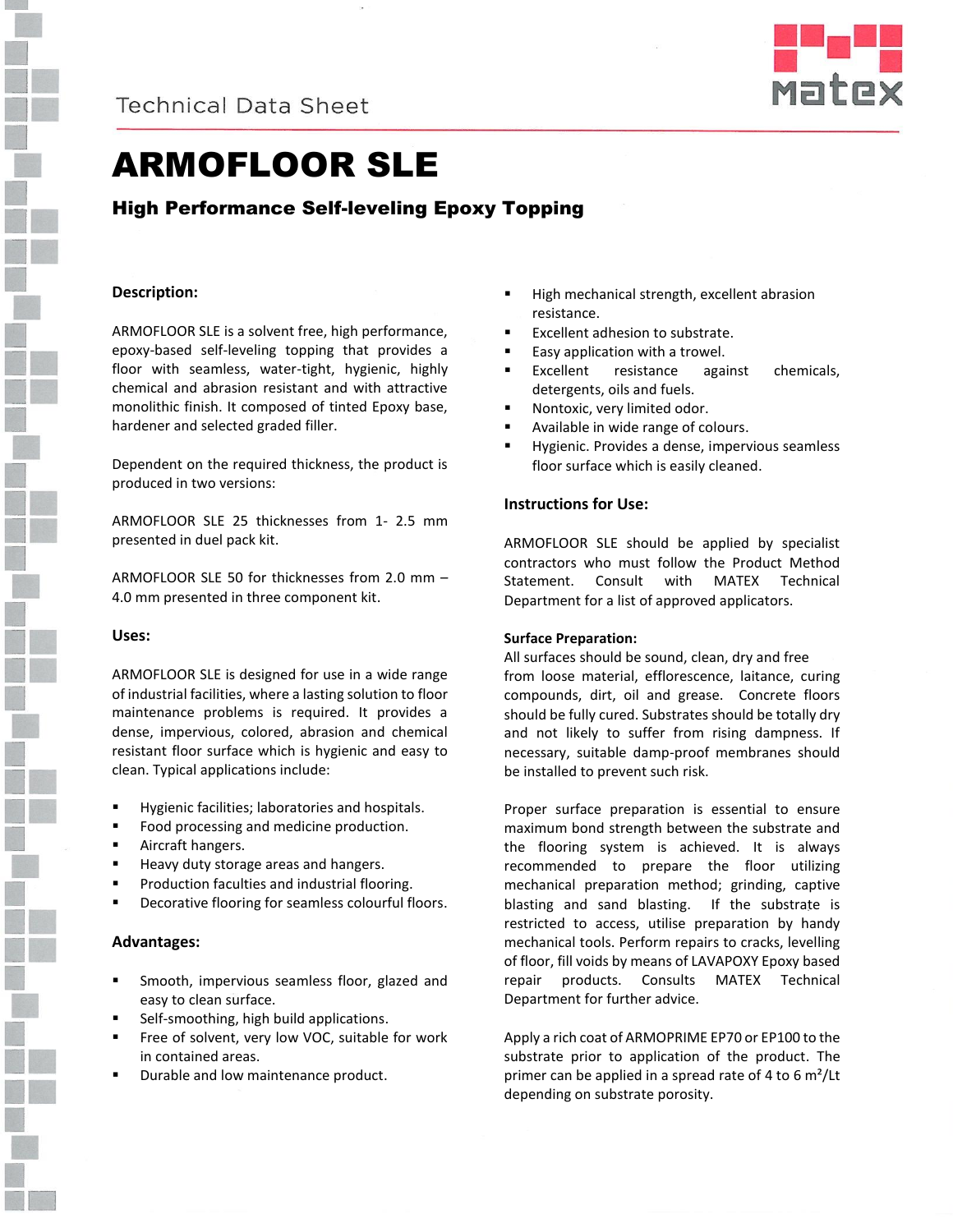# ARMOFLOOR SLE

#### **Mixing:**

Mix the contents of component A (Base) with a low speed mixer for two minutes to homogenize the content of the container. Slowly add the contents of part B (Hardener) to Part A container. Mix thoroughly the material with low speed mixer (200-300 RPM) for an interval of 2 minutes. In case of ARMOFLOOR SLE 50 add the contents of part C (Filler) to the mixture slowly ensuring continuous mixing for 3 more minutes confirming a homogenous mixture, color consistent and lump free is reached.

Allow the mix to relax for 2-3 minutes prior to application, to allow entrapped air to escape from the mix to prevent pinholes formation at the surface of the finished product. Part mixing of the product components is not acceptable as it will affect both performance and appearance of the finished floor.

#### **Application**:

The applicator should ensure that there are sufficient supplies of labor and materials to make the mixing and subsequent application process a continuous one for any given, independent floor area. The mix should be poured onto the primed substrate as soon as mixing is completed in a controlled quantity according to the thickness of application verses the area of work. Pour the mix evenly to the floor. Allow ARMOFLOOR SLE to flow to the floor. Set the thickness of application to the controlled pin flat aluminum trowel. Double check the exact desired thickness, then spread the materials to the floor evenly using the aluminum adjusted height flat trowel. Allow even spread for the entire work area. Directly apply second batch to the remaining area of the floor in order to prevent fusing marks (control of material quantity and fast preparation of the mix to the requirements of the selected area is a major factor of creating a smooth, leveled fusing free floor). With a spiked roller go over the surface of the product while wet to allow the ARMOFLOOR SLE to release all air entrapped within. Workers should wear spiked shoes at all times while handling the product.

#### **Standards:**

ARMOFLOOR SLE conforms to:

- ASTM D4541, ASTM D4060, ASTM D638
- BS 6319, Part 7, BS EN 13892-8

#### **Packaging:**

ARMOFLOOR SLE 25 is available in 15 Ltr. set of two parts (A+B) metallic container.

| ARMOFLOOR SLE 50 is available in 15 Ltr. set of three  |
|--------------------------------------------------------|
| parts (A+B) metallic containers and (C) bag of filler. |

| <b>TECHNICAL PROPERTIES</b> |                                          |                          |  |
|-----------------------------|------------------------------------------|--------------------------|--|
| <b>PARAMFTFR</b>            | ARMOFLOOR                                | ARMOFLOOR                |  |
|                             | <b>SLE 25</b>                            | <b>SLE 50</b>            |  |
| Color                       | <b>Standard Matex Flooring Color</b>     |                          |  |
|                             | Chart                                    |                          |  |
| Compressive                 | 55 N $/$ mm <sup>2</sup>                 | 65 N / $mm2$             |  |
| Strength                    |                                          |                          |  |
| <b>Flexural Strength</b>    | 40 $N/mm2$                               | 34 N $/$ mm <sup>2</sup> |  |
| Volatile Organic            | < 20 grams / liter                       |                          |  |
| Content                     |                                          |                          |  |
| <b>Water Absorption</b>     | <0.1% (ASTM D570)                        |                          |  |
| Density                     | 1.65 Kg/ $m3$                            | 1.74 Kg/ $m3$            |  |
| Pot-life time at 25°C       | 60 minutes                               |                          |  |
| Open to foot Traffic        | 24 hours @25°C                           |                          |  |
| Open to Vehicular           | 48 hours @25°C                           |                          |  |
| <b>Traffic</b>              |                                          |                          |  |
| <b>Complete Hardening</b>   | After 7 days                             |                          |  |
| Flexural strength @7        | 18N/mm <sup>2</sup>                      |                          |  |
| days (ASTM D638)            |                                          |                          |  |
| Pull off strength (BS       | 2 N/mm <sup>2</sup> (Failure within $@7$ |                          |  |
| 1881, Pt. 207)              | days cure the concrete                   |                          |  |
|                             | substrate.                               |                          |  |
| Application                 | $+5^{\circ}$ C to $+40^{\circ}$ C        |                          |  |
| Temperature                 |                                          |                          |  |